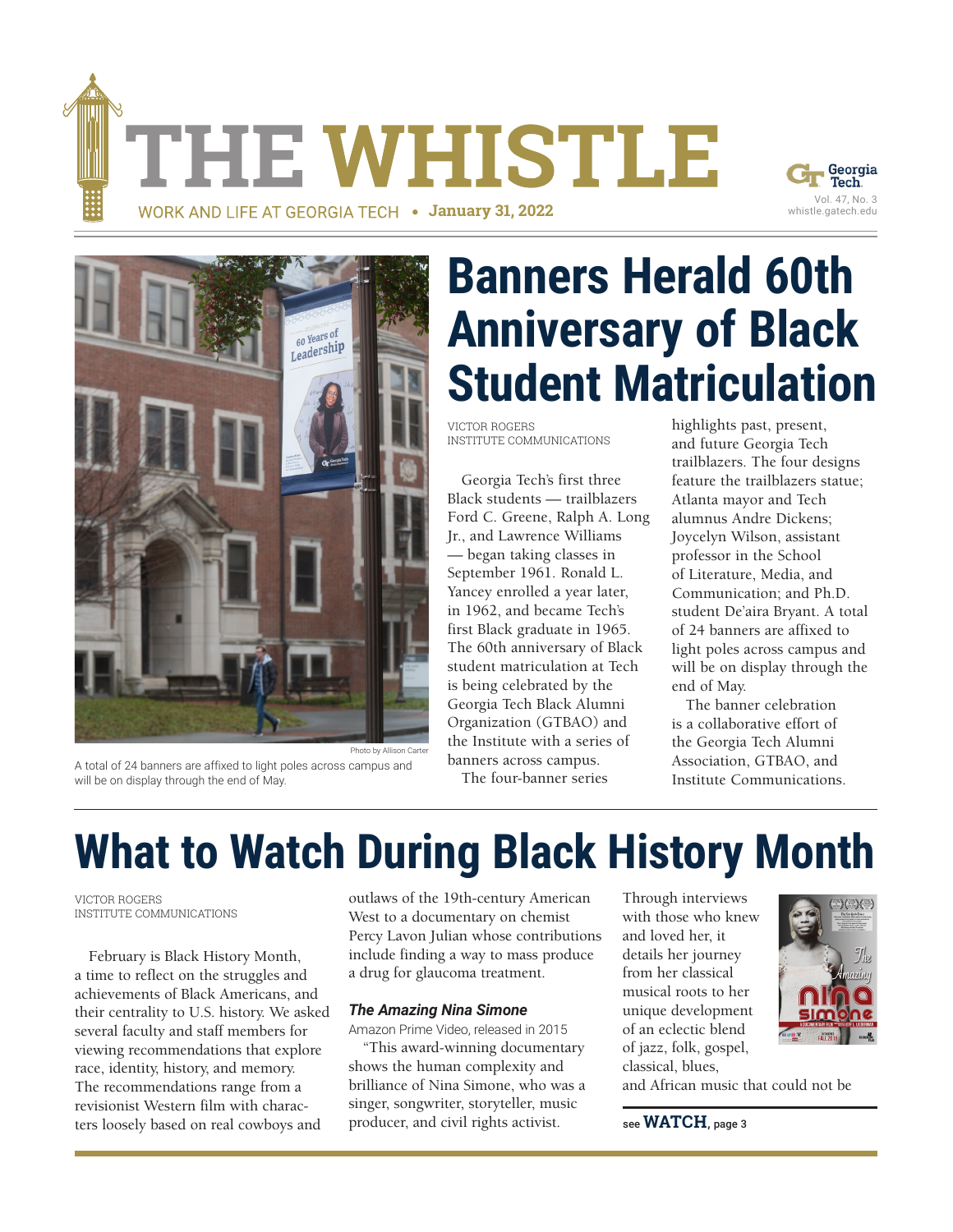### **[Tech 'Trailblazers' to Receive Ivan Allen Jr. Prize](https://news.gatech.edu/news/2022/01/19/tech-trailblazers-receive-ivan-allen-jr-prize)**

STACY BRAUKMAN INSTITUTE COMMUNICATIONS

Ford Greene, Ralph Long Jr., and Lawrence Williams, Georgia Tech's first Black students, and Ronald Yancey, Tech's first Black graduate, will receive the 2022 Ivan Allen Jr. Prize for Social Courage.

The likenesses of the four men are permanently enshrined in campus sculptures, but now, decades after breaking the color barrier at Georgia Tech, they will join the ranks of past awardees that include Jimmy and Rosalynn Carter, John Lewis, Andrew Young, and other pathbreaking leaders.

"The Ivan Allen Jr. Prize recognizes exemplary, courageous leaders — those who, like Mayor Allen, take on personal risks in an effort to improve the lives of others," said Georgia Tech President Ángel Cabrera. "With great determination, Ford Greene, Ralph Long Jr., Lawrence Williams, and Ronald Yancey withstood hazards and adversity of every kind to prove to the world that Black students had the right to study at Georgia Tech, paving the way for the thousands of Black Yellow Jackets who have earned their degrees here since."

Greene, Long, and Williams, dubbed the "three pioneers" in the Harrison Square sculpture that depicts them on their first day at



Clockwise from top left: Ford C. Greene, Ralph A. Long Jr., Ronald L. Yancey, and Lawrence M. Williams.

Tech, began classes in the fall of 1961. And, although their arrival didn't elicit violence as it had at other southern universities, it was not easy. They often felt isolated and unwelcome, and they were acutely aware that many around them assumed they wouldn't be able to succeed here. As Ronald Yancey, who entered Tech a year later, recalled, "It was a lonely and difficult time. 'Glares and stares' is the best way I can put it."

But they persevered. Greene studied chemical engineering at Georgia Tech. He completed his bachelor's

degree in mathematics and computer science at Morgan State University and worked in telecommunications and information technology systems. He died in 2020 at the age of 76. After attending Tech, Long completed his bachelor's degree at Clark College (now Clark Atlanta University) in mathematics and physics, and was the first Black systems engineer for the Large Systems Group in the southeastern U.S. at IBM Atlanta. Williams served honorably in the Air Force during the Vietnam War, earning several distinctions and honors. A week

after graduating, Yancey began a successful career with the U.S. Department of Defense.

"We rarely award the Ivan Allen Jr. Prize to our own students and alumni, but we were long overdue in bestowing it to these four pioneers," Cabrera said. "We are honored to celebrate the legacies of four brave young men who helped make Georgia Tech — and, by extension, our society — fairer and better for all. Their personal sacrifice, their determination, and their belief that a better reality was possible made a lasting and transformative impact on the Institute that's still visible more than 60 years after they first set foot on campus."

The Ivan Allen Jr. Prize for Social Courage was established in 2010 to honor Tech alumnus and former Atlanta Mayor Ivan Allen Jr. Funded in perpetuity by a grant from the Wilbur and Hilda Glenn Family Foundation, the prize includes a \$100,000 stipend for recipients. The inaugural prize was awarded in March 2011.

Additional details about the timing of this year's award presentation will be announced soon. To learn more about the prize, visit **ivanallenprize.gatech.edu**. View highlights from the 2019 Trailblazers unveiling event at **c.gatech.edu/ trailblazersvideo**.



**Editor**: Kristen Bailey **Copy Editor**: Stacy Braukman **Photographers**: Allison Carter, Rob Felt Published biweekly throughout the year by Georgia Tech Institute Communica Archives are posted at **[whistle.gatech.edu](http://news.gatech.edu/whistle)**.

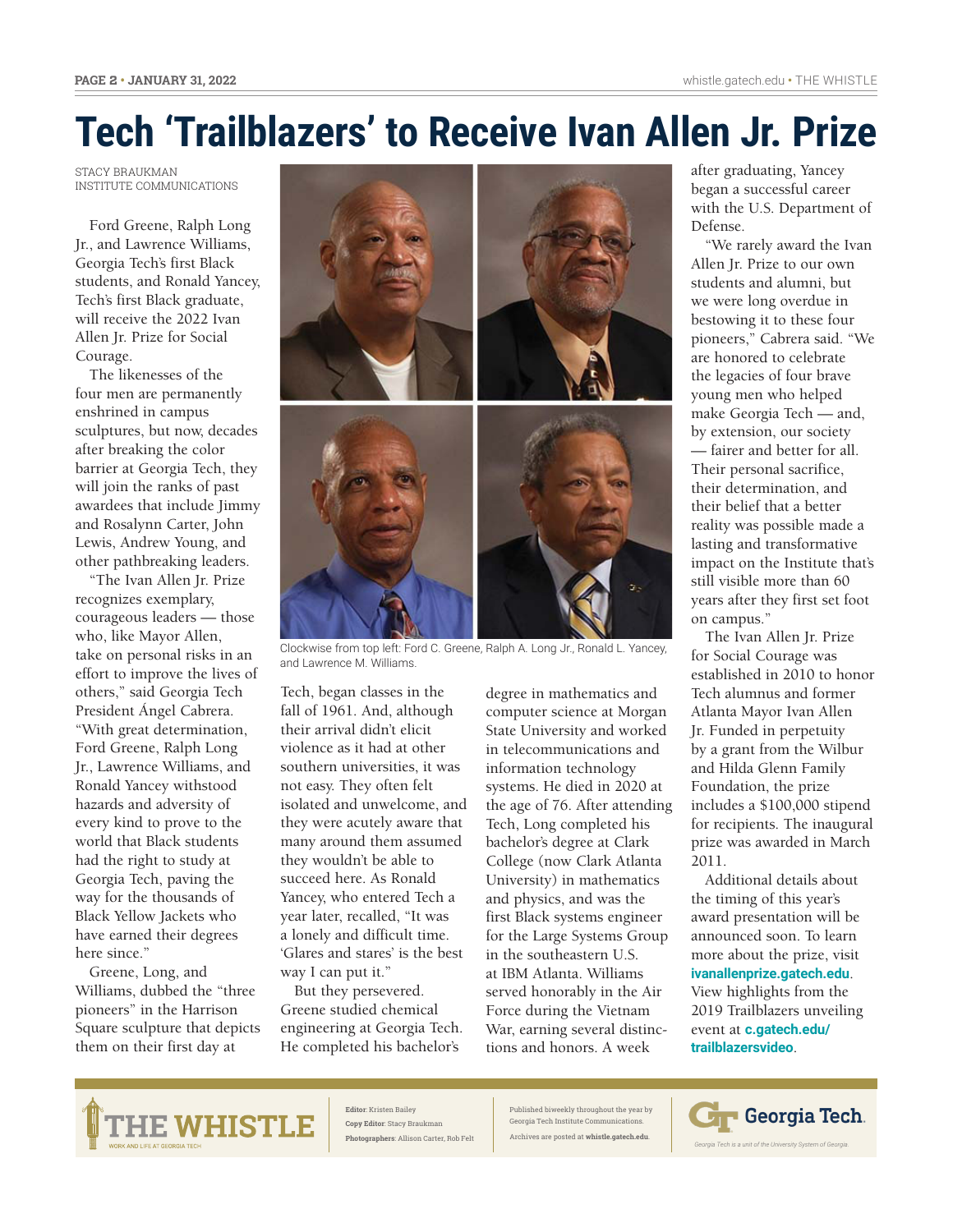#### **WATCH**, from page 1

defined by one single genre. The movie highlights her resilience and the ways that she shared her truth and advocated for others through music."

*—Tiffiny Hughes-Troutman, director of the Center for Assessment, Referral, and Education (CARE)* 

#### *Forgotten Genius: Percy Lavon Julian (1899-1975)*

NOVA/PBS documentary, first aired in 2007 and is often shown on PBS affiliate stations in January and February. "*Forgotten Genius:* 



*Percy Lavon Julian (1899-1975)* is a NOVA documentary of his personal life and scientific career as a chemist. The documentary was the recipient of the American Association for the Advancement of Science's 'Best Public Science' film. The documentary chronicles Julian's struggles with personal and institutional racism, especially in the American academic scientific community, to become the first African American to head a division in industry.

In the mid-1930s, Julian was appointed director of research at Glidden's Soybean Division. Under his leadership, the division produced several scientific breakthroughs including artificial sex hormones and cortisone. Respectively, these discoveries resulted in the commercialization of birth control pills and affordable treatment for rheumatoid arthritis.

Later, Julian left Glidden to found Julian Laboratories with facilities in the U.S. and Mexico. He became one of the few Black millionaires and was actively involved in the civil rights movement. His contributions to science resulted in his election to the National Academy of Sciences and appearance on a U.S. postage stamp. Despite his significant scientific and civic accomplishments, few Americans are aware of him."

*—Willie Pearson, professor, School of History and Sociology (Note: Pearson served on the film's advisory board and appears in the film as an interviewee.)* 

#### *Fruitvale Station*

Hulu, released in 2013

"This 2013 film has only gained power and relevance in the years since its release. Driven by Michael B. Jordan's performance in the



role of Oscar Grant, it tells the story of Grant's 2009 shooting by a police officer in the Fruitvale station of the BART transit system in Oakland, California. Released in the wake of the death of Trayvon Martin and before the shooting of Michael Brown, the film's events are excruciatingly familiar. The filmmaker Ryan Coogler's stated aim was to get viewers 'attached' to Grant — to connect deeply to the meaning that his life had, especially for those who loved him, and to grapple with the horrific impact of police violence on Black families and communities, and the absence of accountability in the aftermath."

> *—Ruthie Yow, service learning and partnerships specialist, Center for Serve-Learn-Sustain*

#### *Lovecraft Country*

HBO, released in 2020 "*Lovecraft Country* is a must-see for Black History Month. The HBO series is based on Matt Ruff's novel of the same name. The story follows the life

of Atticus Freeman as he returns home to Chicago after serving in the Korean War. Upon arriving, he finds that his father has mysteriously disappeared, and Atticus joins his uncle and childhood friend to search for him. With the Negro Motorist Greenbook to guide them, they embark on their journey only to come face to face with monsters. Who and what are these monsters? Are the monsters portrayed in the 1950s really that different from the monsters Black people face today? The murder of Emmett Till and the burning of 'Black Wall Street' in Tulsa, Oklahoma, are just a few historical events embedded in the series — which can be described as Black strength providing a tool for



liberation, with a science fiction twist." *—Stephanie Ray, associate dean* 

*of students and director of Student Diversity Programs, Division of Student Engagement and Well-Being* 

#### *When They See Us*

Netflix, released in 2019 "Ava DuVernay's Netflix series, *When They See Us*, offers an intimate look at the lives of five Black and Latino teenagers falsely accused of



the 1989 assault of a white woman in Central Park. DuVernay's delicate rendering of this infamous miscarriage of justice merges art and politics, reframing this shameful chapter of our country's long history of judicial racism by giving voice and vision to the resilience of these young men and their families. At once ambitious and intimate, *When They See Us* ensures, with its elegant and sometimes harrowing lens, that we bear empathetic witness to both the pain and the strength of these innocent men."

*—Nihad M. Farooq, associate professor, School of Literature, Media, and Communication*

#### *The Harder They Fall*

Netflix, released in 2021 "I have always enjoyed Western genres, and *The Harder They Fall* does not disappoint. Director Jeymes Samuel's modern Western, set



in Redwood City, is an epic fictional battle between historical outlaws and legendary badasses. Samuel imagines the American West through the eyes of Trudy Smith, Bill Pickett, Stagecoach Mary, James Beckworth, Cherokee Bill, Rufus Buck, and Bass Reeves, as he crafts a decadent tale of love, respect, and revenge. The film features Regina King, Idris Elba, Jonathan Majors, and LaKeith Stanfield."

*—John Thornton, senior academic professional and director of Film and Media in the School of Literature, Media, and Communication*